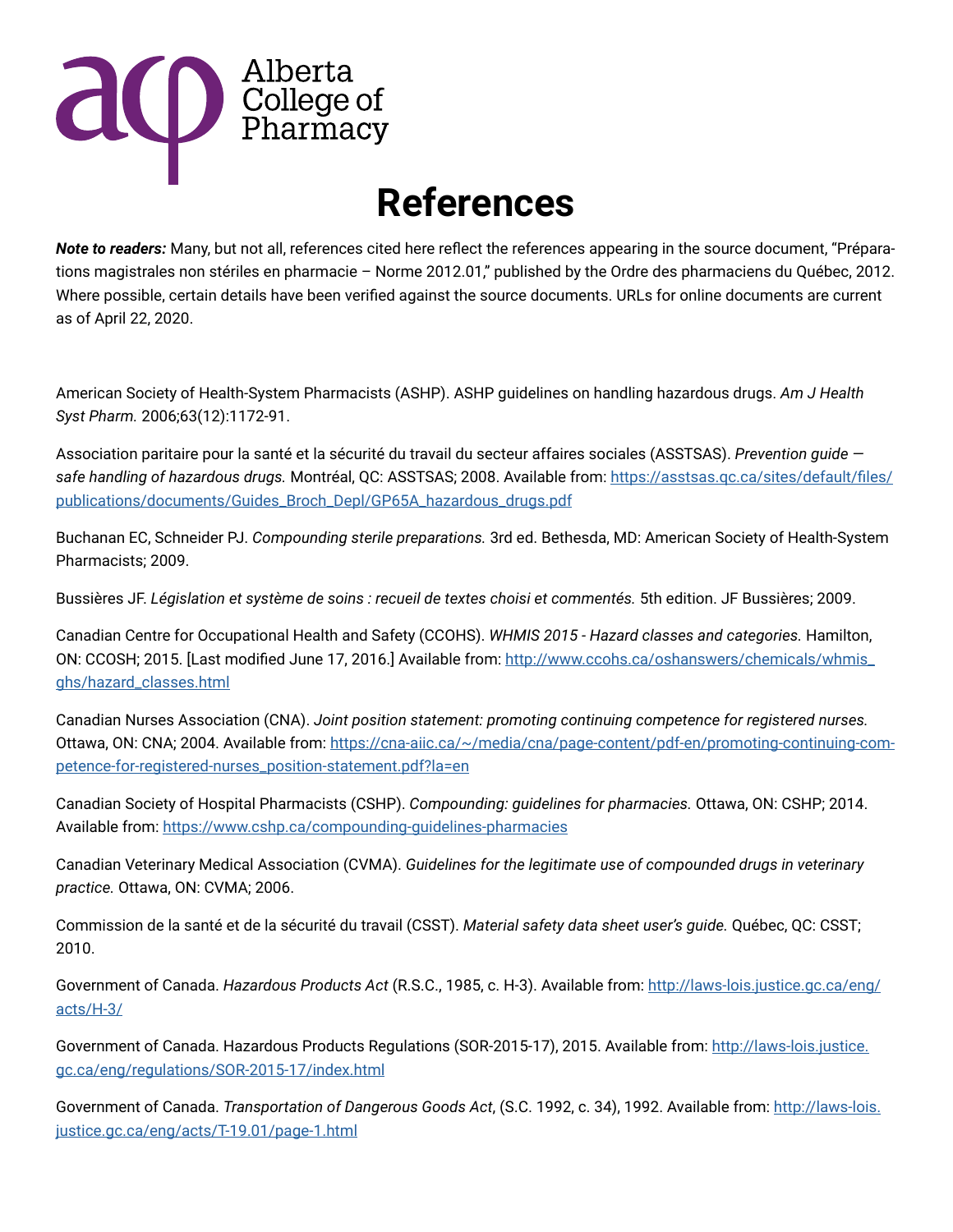Government of Canada. Transportation of Dangerous Goods Regulations. Available from: [http://www.tc.gc.ca/eng/tdg/](http://www.tc.gc.ca/eng/tdg/clear-tofc-211.htm) [clear-tofc-211.htm](http://www.tc.gc.ca/eng/tdg/clear-tofc-211.htm)

Health Canada, Health Products and Food Branch Inspectorate. Policy on manufacturing and compounding drug products in Canada (POL-0051). Ottawa, ON: Health Canada; 2009. Available from: [https://www.canada.ca/en/health-canada/](https://www.canada.ca/en/health-canada/services/drugs-health-products/compliance-enforcement/good-manufacturing-practices/guidance-documents/policy-manufacturing-compounding-drug-products.html) [services/drugs-health-products/compliance-enforcement/good-manufacturing-practices/guidance-documents/poli](https://www.canada.ca/en/health-canada/services/drugs-health-products/compliance-enforcement/good-manufacturing-practices/guidance-documents/policy-manufacturing-compounding-drug-products.html)[cy-manufacturing-compounding-drug-products.html](https://www.canada.ca/en/health-canada/services/drugs-health-products/compliance-enforcement/good-manufacturing-practices/guidance-documents/policy-manufacturing-compounding-drug-products.html)

Health Canada. *Workplace Hazardous Materials Information System (WHMIS)*. Ottawa, ON: Health Canada; 2015. Available from:<http://www.hc-sc.gc.ca/ewh-semt/occup-travail/whmis-simdut/index-eng.php>

Institute for Safe Medication Practices Canada (ISMP Canada). Death due to pharmacy compounding error reinforces need for safety focus. ISMP Canada Safety Bulletin. 2017; 17(5): 1-5. Available from: [https://www.ismp-canada.org/](https://www.ismp-canada.org/download/safetyBulletins/2017/ISMPCSB2017-05-Tryptophan.pdf) [download/safetyBulletins/2017/ISMPCSB2017-05-Tryptophan.pdf](https://www.ismp-canada.org/download/safetyBulletins/2017/ISMPCSB2017-05-Tryptophan.pdf)

McElhiney, LF. *Preparing nonsterile and sterile hazardous compounds in an institutional setting.* Int J Pharm Compound. 2013;13(4):300-10.

National Association of Pharmacy Regulatory Authorities (NAPRA). *Model standards for pharmacy compounding of hazardous sterile preparations.* Ottawa, ON: NAPRA; 2016. Available from: [http://napra.ca/general-practice-resources/](http://napra.ca/general-practice-resources/model-standards-pharmacy-compounding-hazardous-sterile-preparations) [model-standards-pharmacy-compounding-hazardous-sterile-preparations](http://napra.ca/general-practice-resources/model-standards-pharmacy-compounding-hazardous-sterile-preparations)

National Association of Pharmacy Regulatory Authorities (NAPRA). *Model standards for pharmacy compounding of non-hazardous sterile preparations.* Ottawa, ON: NAPRA; 2015. Available from: [http://napra.ca/general-practice-resources/](http://napra.ca/general-practice-resources/model-standards-pharmacy-compounding-non-hazardous-sterile-preparations) [model-standards-pharmacy-compounding-non-hazardous-sterile-preparations](http://napra.ca/general-practice-resources/model-standards-pharmacy-compounding-non-hazardous-sterile-preparations)

National Association of Pharmacy Regulatory Authorities (NAPRA). *Model standards of practice for Canadian pharmacists.* Ottawa, ON: NAPRA; 2009. Available from: <http://napra.ca/pharmacists/model-standards-practice-canadian-pharmacists>

National Association of Pharmacy Regulatory Authorities (NAPRA). *Model standards of practice for Canadian pharmacy technicians.* Ottawa, ON: NAPRA; 2011. Available from: [http://napra.ca/pharmacy-technicians/model-standards-prac](http://napra.ca/pharmacy-technicians/model-standards-practice-canadian-pharmacy-technicians)[tice-canadian-pharmacy-technicians](http://napra.ca/pharmacy-technicians/model-standards-practice-canadian-pharmacy-technicians)

National Institute for Occupational Safety and Health (NIOSH). *NIOSH list of antineoplastic and other hazardous drugs in healthcare settings, 2016.* Cincinnati, OH: Department of Health and Human Services, Centers for Disease Control and Prevention, NIOSH; 2016. Available from:<https://www.cdc.gov/niosh/docs/2016-161/>

Occupational Safety and Health Administration (OSHA). Section VI, chapter 2: controlling occupational exposure to hazardous drugs. In: *OSHA technical manual.* Washington, DC: United States Department of Labor, Occupational Health and Safety Administration; 1999. Available from: [https://www.osha.gov/dts/osta/otm/otm\\_vi/otm\\_vi\\_2.html](https://www.osha.gov/dts/osta/otm/otm_vi/otm_vi_2.html)

Ordre des pharmaciens du Québec (OPQ). *Préparations magistrales non stériles en pharmacie – Norme 2012.01.* Montréal, QC: OPQ; 2012. Available from: [https://www.opq.org/doc/media/1088\\_38\\_fr-ca\\_0\\_norme\\_2012\\_01\\_magistrales\\_non\\_ster](https://www.opq.org/doc/media/1088_38_fr-ca_0_norme_2012_01_magistrales_non_steriles.pdf )[iles.pdf](https://www.opq.org/doc/media/1088_38_fr-ca_0_norme_2012_01_magistrales_non_steriles.pdf )

Pharmaceutical Inspection Co-operation Scheme (PIC/S), *PIC/S guide to good practices for the preparation of medicinal products in healthcare establishments.* Geneva, Switzerland: Pharmaceutical Inspection Convention, Pharmaceutical Inspection Co-operation Scheme; March 1, 2014. Available from: [www.picscheme.org](http://www.picscheme.org)

Pharmacy Compounding Accreditation Board (PCAB). Standard 1.40: standard operating procedures compliance indicators. In: *PCAB accreditation manual.* Washington, DC: PCAB; 2011.